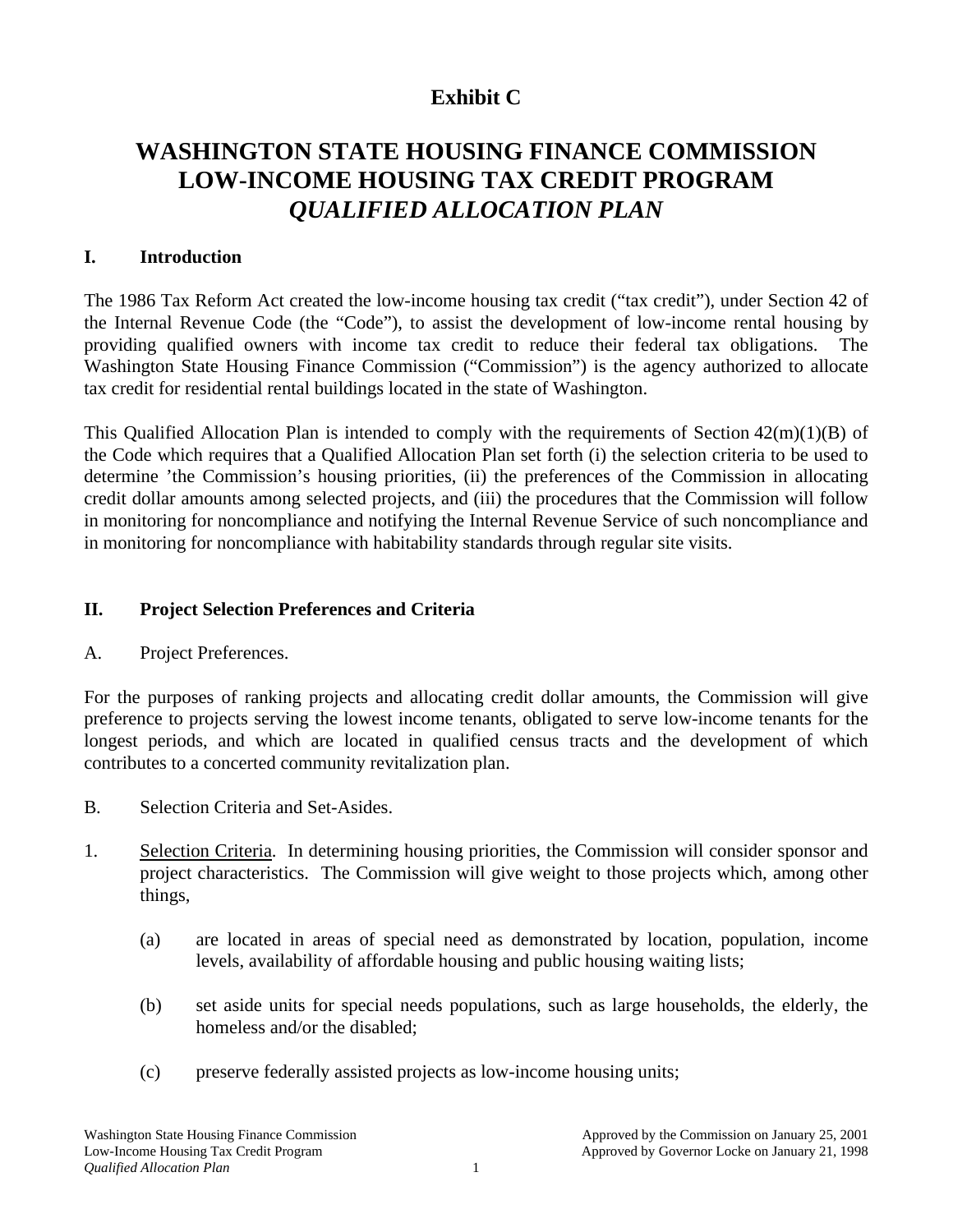- (d) rehabilitate buildings for residential use;
- (e) include the use of existing housing as part of a community revitalization plan;
- (f) are smaller projects;
- (g) have received written authorization to proceed as a United States Department of Agriculture - Rural Housing Service multifamily new construction project approved by the Commission;
- (h) are historic properties;
- (i) are located in targeted areas;
- (j) leverage public resources;
- (k) maximize the use of credits;
- (l) demonstrate a readiness to proceed;
- (m) serve tenant populations of individuals with children; and
- (n) are intended for eventual tenant ownership.

The Commission may decline to consider a project that fails to meet minimum standards established by the Commission for such an evaluation. Notwithstanding applicant characterization, the Commission may determine the scope of or otherwise define a "project" or "projects" for purposes of ranking applications and reserving and allocating tax credit.

- 2. Qualified Nonprofit Set-Aside. The Commission will reserve at least ten percent of the state housing credit ceiling for a calendar year for projects in which qualified nonprofit organizations have an ownership interest and materially participate in the development and operation of the projects throughout the compliance period, all as described in the Code. A qualified nonprofit organization is an organization described in section  $501(c)(3)$  or (4) of the Code, which is determined by the Commission not to be affiliated with or controlled by a for-profit organization and one of whose exempt purposes includes the fostering of low-income housing.
- 3. Other Set-Asides. The Commission may also reserve a portion or portions of its state housing credit ceiling for other types of projects or sponsors.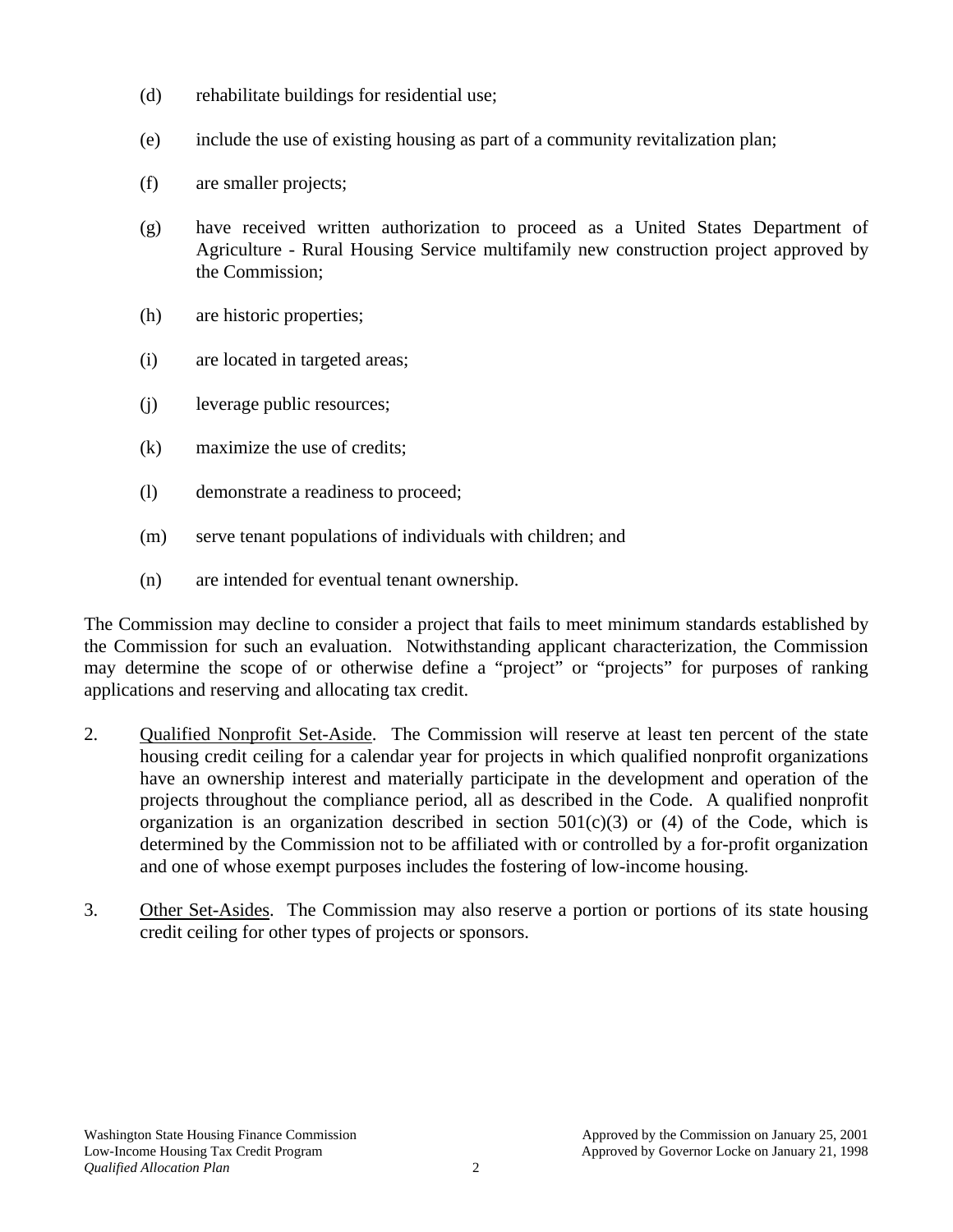- 4. Code Requirements. In order to receive tax credit, a project must meet all of the requirements of Section 42 of the Code.
	- C. Project Feasibility and Viability.

The Commission will determine the amount of tax credit necessary for a project's financial feasibility and viability as a qualified low-income housing project. The Commission will not allocate or award to a project more than the minimum amount of tax credit required to ensure a project's financial feasibility and viability. If a project is financed in part with tax-exempt bonds, the Commission's responsibility to determine the financial feasibility and viability of a project shall be co-extensive with the responsibility of the governmental unit which issued the bonds (or on behalf of which the bonds were issued) to make a financial feasibility and viability determination under Section  $42(m)(2)(D)$  of the Code. In the event a feasibility and viability determination is made by the Commission and the governmental unit which issued the bonds (or on behalf of which the bonds were issued) for the same project, the Commission will not certify to an award of tax credit for the project in an amount that is greater than the lesser of (i) the minimum amount of tax credit as determined by the Commission or (ii) the minimum amount of tax credit as determined by the local government, which is required to ensure the project's feasibility and viability.

### **III. Project Monitoring Procedures and Notification**

At a minimum, each project that has been placed in service shall be subject to the following monitoring requirements:

- A. Recordkeeping and Record Retention Provisions.
- 1. Recordkeeping Provision. The owner of a low-income housing project must keep records for each building in the project that show for each year throughout the term of the Regulatory Agreement (Extended Use Agreement) in effect for such project:
	- (a) The total number of residential rental units in the building (including the number of bedrooms and the size in square feet of each residential rental unit);
	- (b) The percentage and number of residential rental units in the building that are low-income units;
	- (c) The percentage and number of residential rental units in the building that are subject to the additional low-income unit set-aside requirements;
	- (d) The percentage and number of residential rental units in the building that are subject to the special-needs unit set-aside requirements;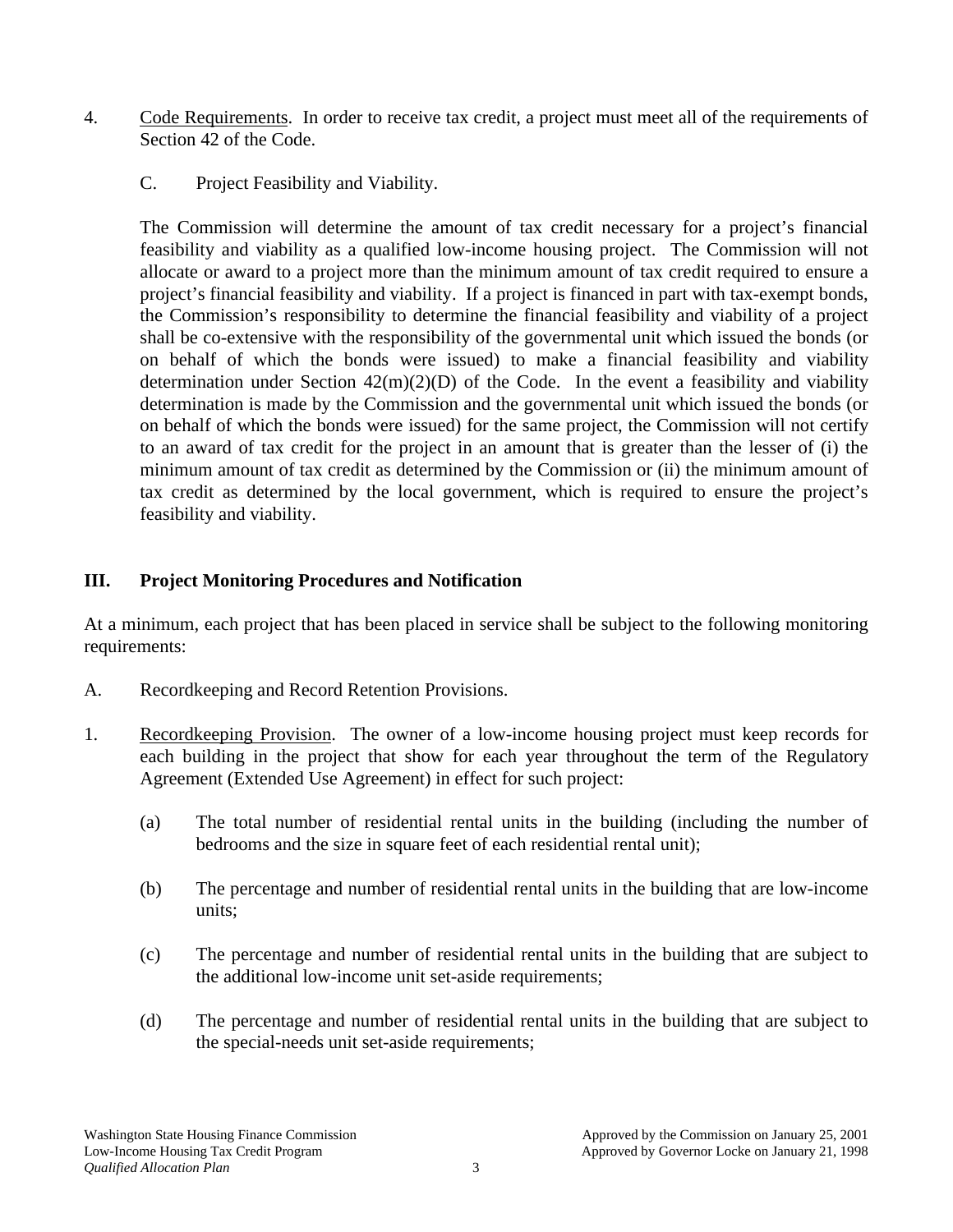- (e) The rent charged for each low-income unit in the building (including any utility allowances);
- (f) The number of occupants in each low-income unit;
- (g) The number of occupants in each residential rental unit in the building that is subject to a special-needs unit set-aside requirement related to household size;
- (h) The low-income unit vacancies in the building and information that shows when, and to whom, the next available units were rented;
- (i) The vacancies of any additional low-income set-aside units in the building and information that shows when, and to whom, the next available units were rented;
- (j) The vacancies of any special-needs set-aside units in the building and information that shows when, and to whom, the next available units were rented;
- (k) The annual income certification of each low-income resident;
- (l) Documentation to support each low-income resident's income certification;
- (m) Documentation to support that each resident who resides in a unit that is subject to a special-needs unit set-aside meets the Commission's criteria for such special-needs unit set-aside;
- (n) The eligible basis and qualified basis of the building at the end of the first year of the credit period;
- (o) The character and use of the nonresidential portion of the building included in the building's eligible basis under Section 42(d) of the Code; and
- (p) The date that a resident initially occupies a rental unit and the date that a resident movesout of a rental unit.

The owner shall also keep such additional records throughout the term of the Regulatory agreement (Extended Use Agreement) as the Commission determines are necessary or appropriate to demonstrate compliance with the Code, the tax credit program and the owner's commitments and obligations under the tax credit program contracts, including the Regulatory Agreement (Extended Use Agreement).

2. Record Retention Provision. The owner of a low-income housing project must, during the term of the Regulatory Agreement (Extended Use Agreement) in effect for such project, retain the records described above: (i) for at least six (6) years after the due date (with extensions) for filing the federal income tax return for that year; and, (ii) with respect to any year for which an income tax return is not filed or does not reflect the Credit for such project, for at least six (6) years after the end of that year. The records for the first year of the credit period as defined under Section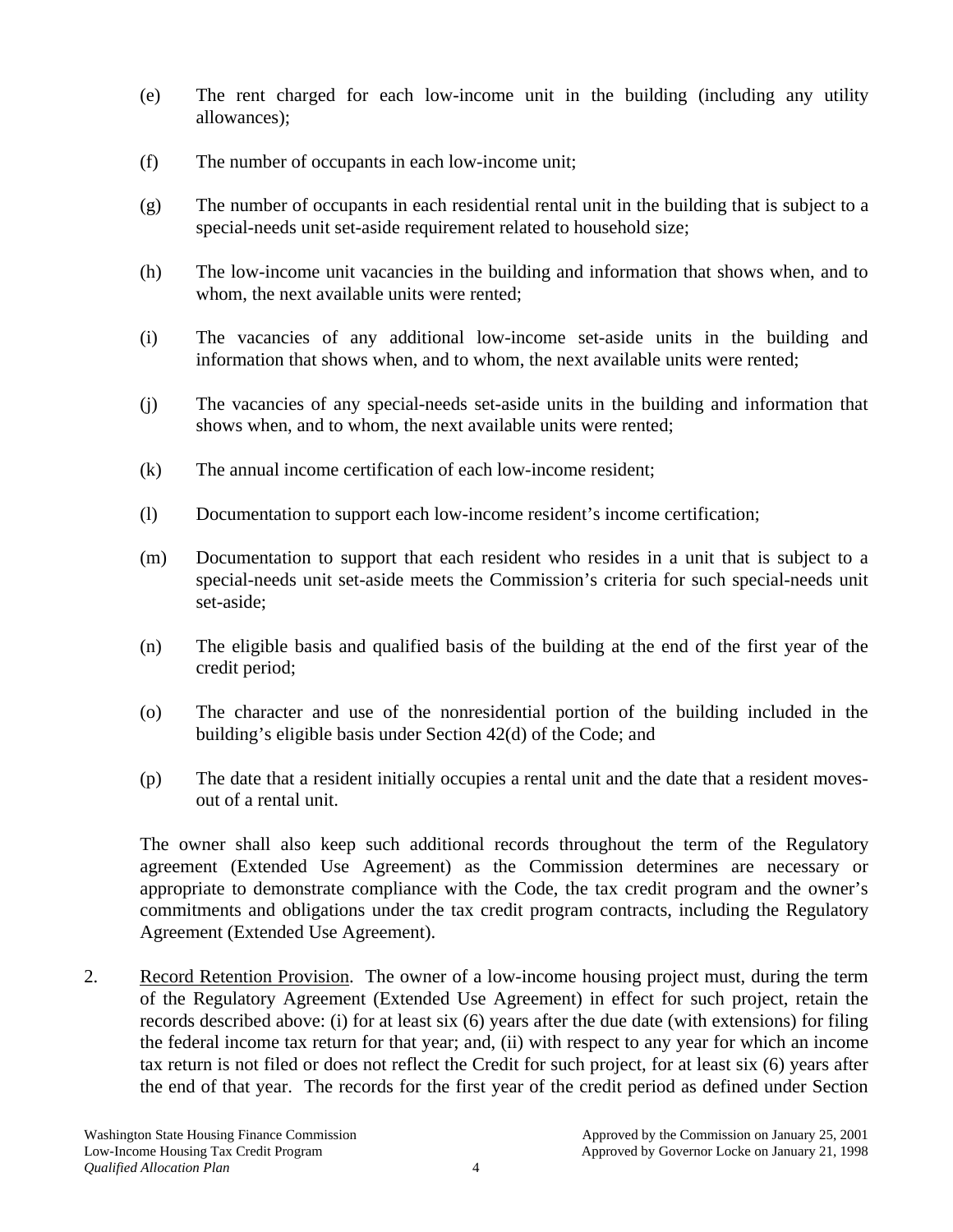$42(f)(1)$  of the Code, however, must be retained for at least six (6) years beyond the due date (with extensions) for filing the federal income tax return for the last year of the compliance period as defined under Section 42(i)(1) of the Code with respect to a building in the project.

- 3. Inspection Record Retention Provision. Except as otherwise provided by the Commission, the owner of a low-income housing project must, during the term of the Regulatory Agreement (Extended Use Agreement), in effect for such project, retain the original local health, safety, or building code violation reports or notices that are issued by any state or local government unit.
- B. Certification and Review Provisions.
- 1. Certification. The owner of a low-income housing project must certify in a form acceptable to the Commission at least annually to the Commission under penalties of perjury that, during the preceding twelve (12) month period (the "Certification Period"):
	- (a) The project at all times during the Certification Period met the requirements of:
		- (1) The 20-50 test under Section  $42(g)(1)(A)$  of the Code, or the 40-60 test under Section  $42(g)(1)(B)$  of the Code, whichever minimum set-aside test is applicable to the project;
		- (2) If applicable to the project, the 15-40 test under Sections  $42(g)(4)$  and 142(d)(4)(B) of the Code for "deep rent skewed" projects;
		- (3) If applicable to the project, the additional low-income unit set-aside; and
		- (4) If applicable to the project, the special-needs unit set-aside(s).
	- (b) There was no change at any time during the Certification Period in the applicable fraction (as defined in Section  $42(c)(1)(B)$  of the Code) of any building in the project, or that there was a change, and a description of the change;
	- (c) The owner has received an annual income certification from each low-income resident, and documentation to support that certification;
	- (d) At all times during the Certification Period each low-income unit in the project was rentrestricted under Section 42(g)(2) of the Code;
	- (e) At all times during the Certification Period all units in the project were for use by the general public, including the requirement that no finding of discrimination under the Fair Housing Act occurred for the project;
	- (f) At all times during the Certification Period each building in the project was suitable for occupancy, taking into account local health, safety, and building codes (or other habitability standards), and the state or local government unit responsible for making local health, safety, or building code inspections did not issue a violation report for any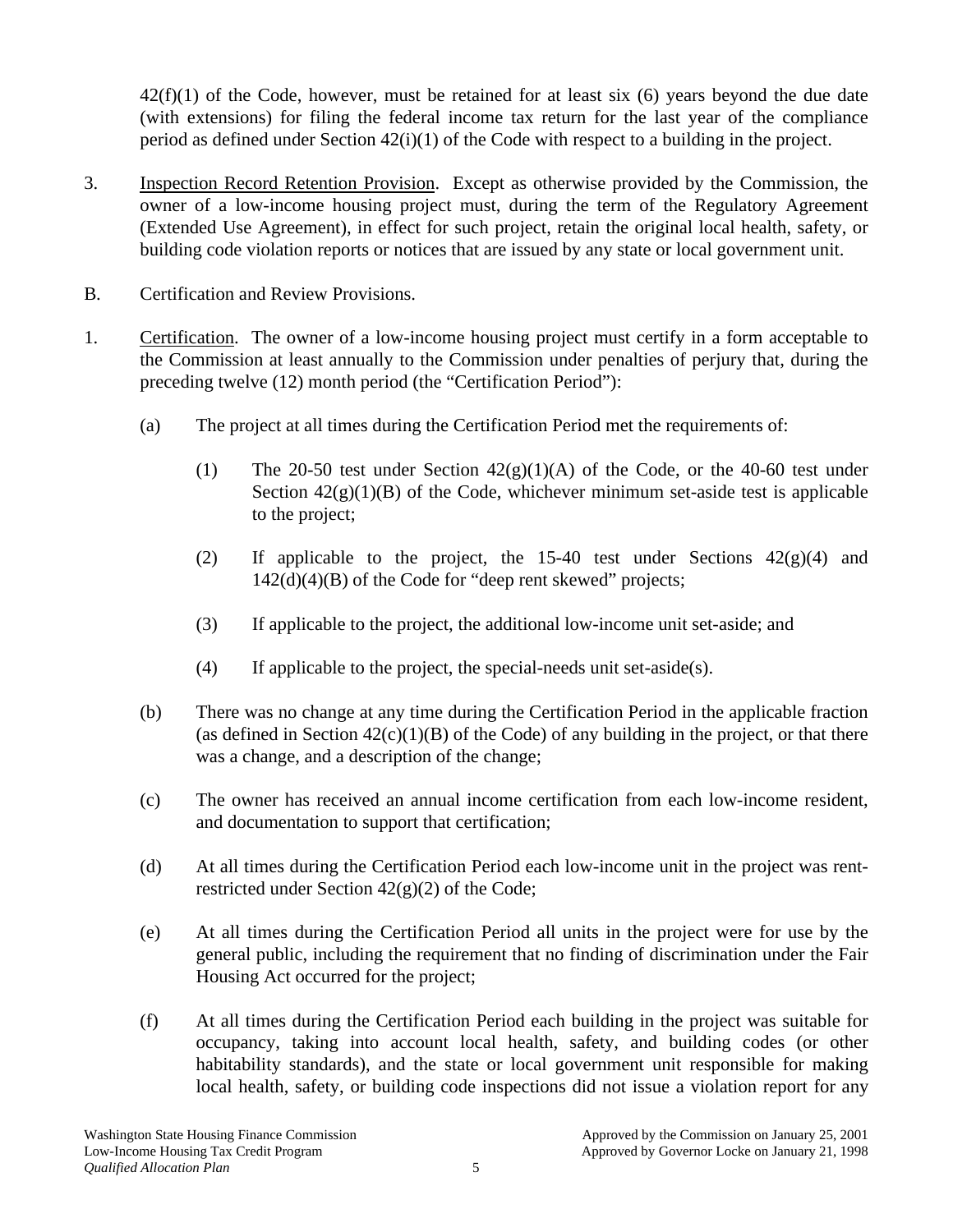building or low-income unit in the project. If a violation report or notice was issued by the governmental unit, the owner must attach a statement summarizing the violation report or notice or a copy of the violation report or notice to the annual certification submitted to the Commission under paragraph III.B.1 and must state whether the violation has been corrected;

- (g) At all times during the Certification Period there was no change in the eligible basis (as defined in Section 42(d) of the Code) of any building in the project, or if there was a change, the nature of the change;
- (h) At all times during the Certification Period all resident facilities included in the eligible basis under Section 42(d) of the Code of any building in the project, such as swimming pools, other recreational facilities, and parking areas, were provided on a comparable basis without charge to all residents in the building;
- (i) At any time during the Certification Period if a low-income unit in the project became vacant, that reasonable attempts were or are being made to rent that unit or the next available unit of comparable or smaller size to residents having a qualifying income before any units in the project were or will be rented to residents not having a qualifying income;
- (j) At any time during the Certification Period if a special-needs set-aside unit in the project became vacant, that reasonable attempts were or are being made to rent that unit or the next available unit of comparable size to residents who qualify for the special-needs unit set-aside;
- (k) At any time during the Certification Period if the income of residents of a low-income unit in the project increased above the limit allowed in Section  $42(g)(2)(D)(ii)$  of the Code, the next available unit of comparable or smaller size in the project was or will be rented to residents having a qualifying income; and
- (l) At all times during the Certification Period an extended low-income housing commitment as described in Section  $42(h)(6)$  of the Code was in effect (for buildings subject to Section  $7108(c)(1)$  of the Revenue Reconciliation Act of 1989), including the requirement under Section  $42(h)(6)(B)(iv)$  of the Code that an owner cannot refuse to lease a unit in the project to a Section 8 applicant (for buildings subject to Section 13142(b)(4) of the Omnibus Budget Reconciliation Act of 1993, 107 Stat. 312, 438-439); and
- (m) All low-income units in the project were used on a nontransient basis (except as otherwise permitted by the Code).

The certification referenced in this paragraph III.B.1. shall also address such other matters as the Commission determines are necessary or appropriate to ensure compliance with the Code, the tax credit program, and the owners commitments and obligations under the tax credit program contracts, including the Regulatory Agreement (Extended Use Agreement).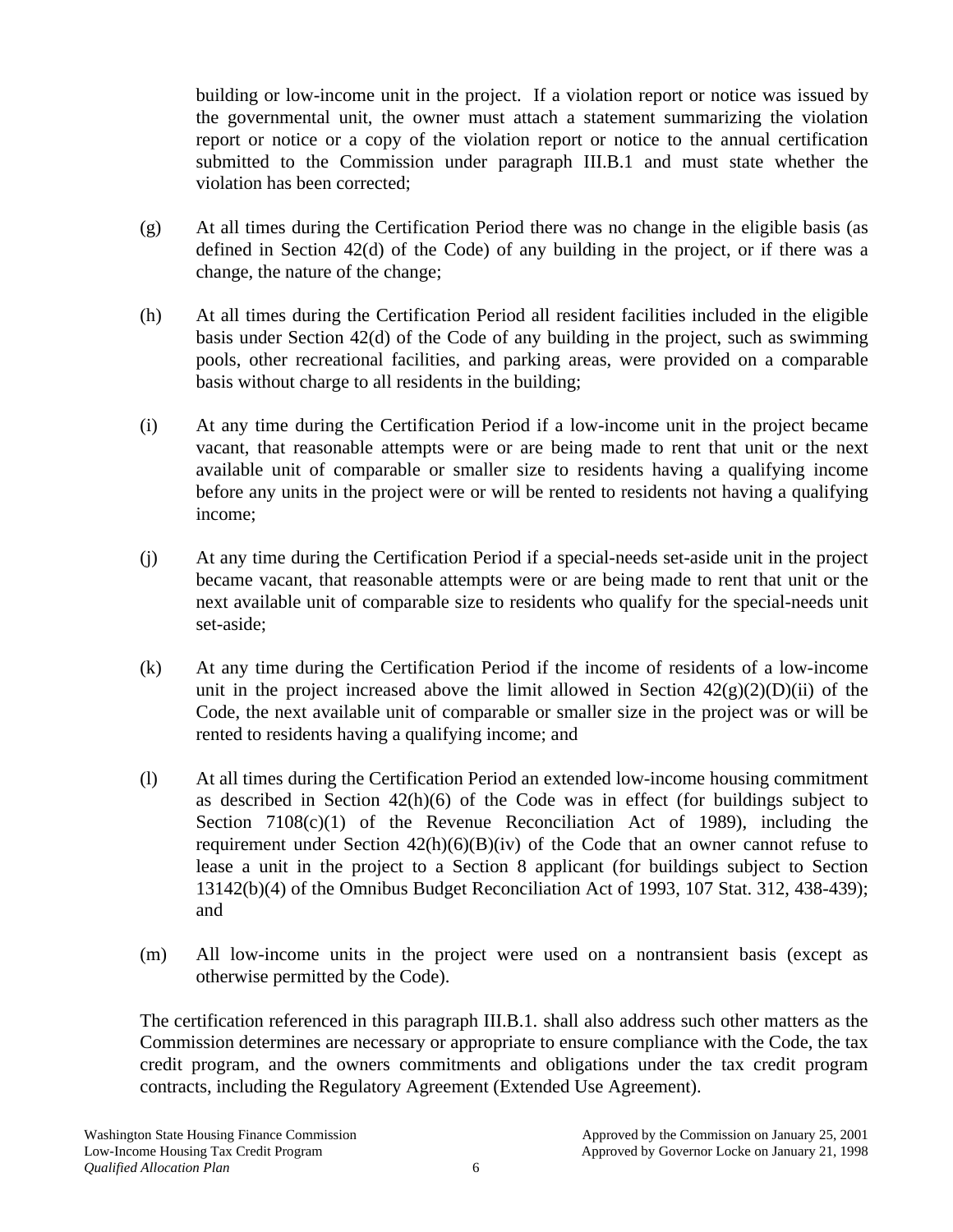#### 2. Review. The Commission:

- (a) Will review the annual certifications submitted by owners of all low-income housing projects under paragraph III.B.1. above, for compliance with the requirements of Section 42 of the Code and with the requirements of the Commission's Low-Income Housing Tax Credit Program;
- (b) May, in addition to the review process described in paragraphs III.B.2. (a) and (c), randomly select at least twenty (20) percent of the low income units for each project each year and obtain from the owner and review the documentation of the residents who have occupied these units within the Certification Period, including a copy of the annual income certification and the documentation (in a form prescribed by or acceptable to the Commission) the owner has received to support that certification.
- (c) Will, with respect to each low-income housing project
	- (i) Conduct on-site inspections of all buildings in the project by the end of the second calendar year following the year the last building in the project is placed in service and, for at least 20 percent of the project's low-income units, inspect the units and review the low-income certifications, the documentation supporting the certifications, and the rent records for the tenants in those units;
	- (ii) At least once every 3 years, conduct on-site inspections of all buildings in the project and, for at least 20 percent of the project's low-income units, inspect the units and review the low-income certifications, the documentation supporting the certifications, and the rent records for the tenants in those units; and
	- (iii) Randomly select, in the manner described in Section 42 of the Code and the Regulations thereunder, which low-income units and tenant records are to be inspected and reviewed by the Commission.

Provided, subparagraph (i) above shall apply only to buildings placed in service on or after January 1, 2001 (subparagraph (ii) shall apply to all buildings regardless of their placed in service date).

- 3. Frequency and Form of Certification. The certifications and reviews described in paragraphs III.B.1. and 2. will be made at least annually covering each year of the term of the Regulatory Agreement (Extended Use Agreement) (except for certain buildings financed by Rural Housing Service ("RHS") or certain tax-exempt bond issuers, as permitted by Section 42 of the Code and the regulations thereunder).
- 4. Commission Reports of Compliance Monitoring. The Commission will report its compliance monitoring activities annually on Form 8610, "Annual Low-Income Housing Credit Agency's Report."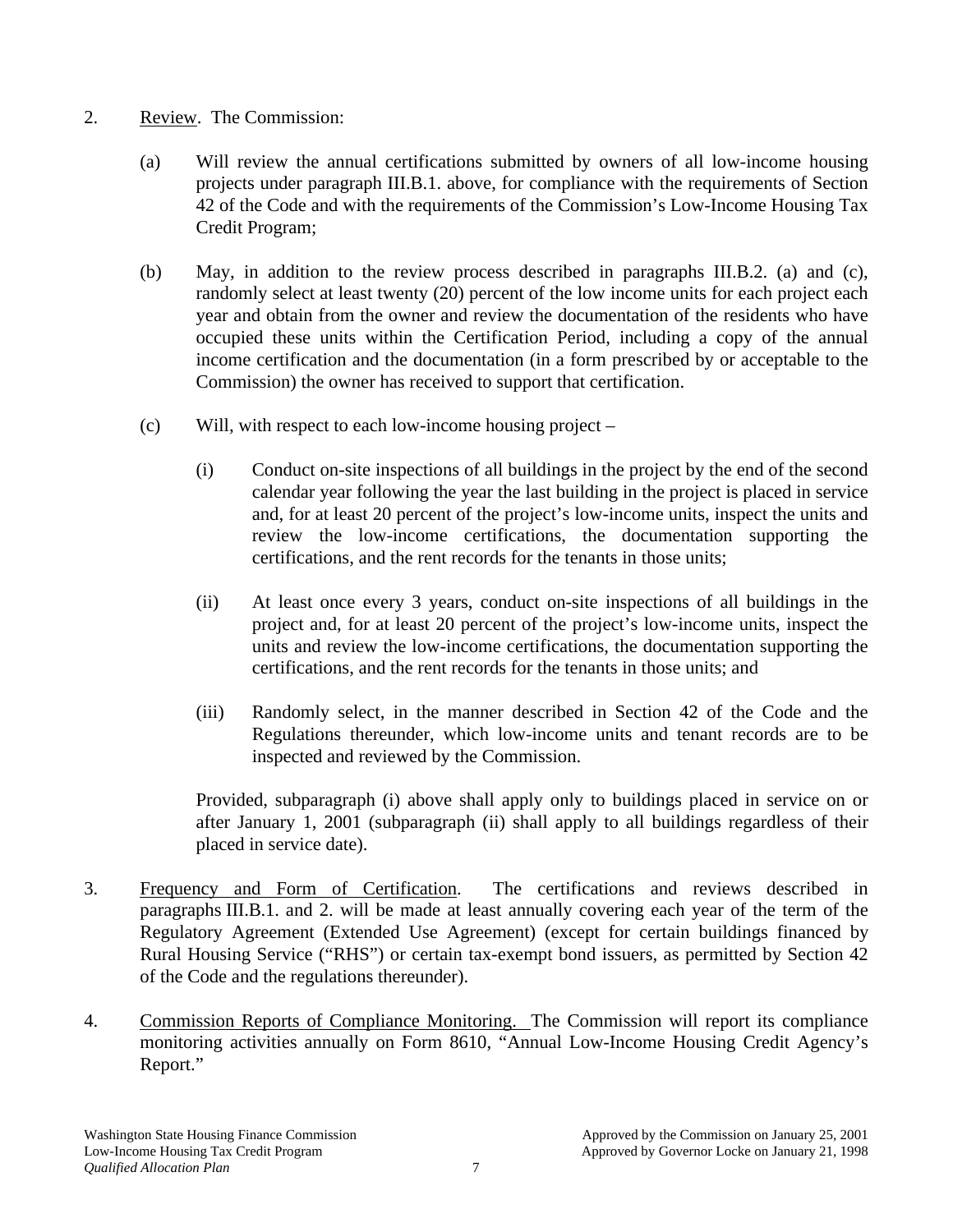## C. Inspection Provision.

- 1. General. The Commission has the right to perform on-site review(s) of any building in a lowincome housing project throughout the term of the Regulatory Agreement (Extended Use Agreement) in effect for such project. Such on-site review shall include, but not be limited to, the right to interview any resident of the project, to review resident applications and financial information submitted to the owner, and to review information, including without limitation, the owner's books and records relating to the project upon a minimum of three (3) days advance notice. The on-site review provision of this paragraph is separate from any review of lowincome certifications and supporting documents under paragraph III.B.2.(b).
- 2. Inspection Standard. For the on-site inspections of buildings and low-income units required by paragraph III.B.2.(c), the Commission will review any local health, safety, or building code violations reports or notices retained by the owner under paragraph III.A.3. and will determine—
	- (a) Whether the buildings and units are suitable for occupancy, taking into account local health, safety, and building codes (or other habitability standards as may be determined by the Commission); or
	- (b) Whether the buildings and units satisfy, as determined by the Commission, the uniform physical condition standards for public housing established by HUD.
- (3) Exception. The Commission is not required to inspect a building under this paragraph III.C. if the building is financed by the RHS under the section 515 program, the RHS inspects the building, and the RHS and the Commission have entered into a memorandum of understanding, or other similar arrangement, under which the RHS agrees to notify the Commission of the inspection results.
- D. Notification of Noncompliance.
- 1. In General. The Commission shall notify the owner of a low-income housing project and the Internal Revenue Service of any noncompliance of which the Commission becomes aware.
- 2. Notice to Owner. The Commission shall promptly notify the owner of a low-income housing project in writing if the Commission does not receive the certification described in paragraph B.1. above, or does not receive or is not permitted to inspect the resident income certifications, supporting documentation, and rent records described in paragraphs III.B.2(b) or (c) above, or discovers by inspection, review, or in some other manner, that the project is not in compliance with the provisions of Section 42 of the Code or the Low-Income Housing Tax Credit Program.
- 3. Notice to Internal Revenue Service. The Commission shall file Form 8823, *Low-Income Housing Credit Agencies Report of Noncompliance*, with the Internal Revenue Service no later than forty-five (45) days after the end of the correction period (as described in paragraph F below, including extensions permitted under that paragraph) and no earlier than the end of the correction period, whether or not the noncompliance or failure to certify is corrected. The Commission shall explain on Form 8823 the nature of the noncompliance or failure to certify and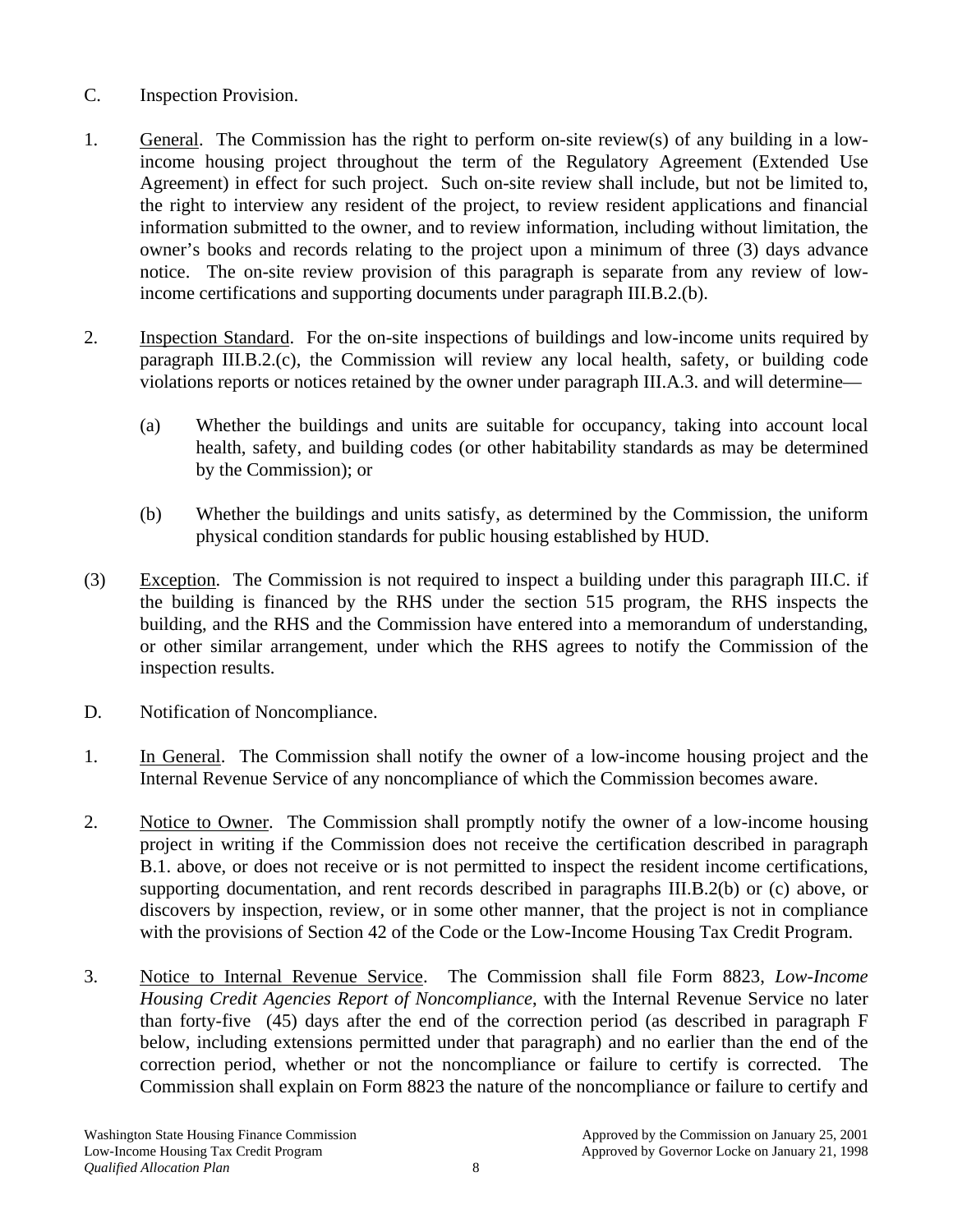indicate whether the owner has corrected the noncompliance or failure to certify. Any change in either the applicable fraction or eligible basis respectively that results in a decrease in the qualified basis of the project under Section  $42(c)(1)(A)$  of the Code is noncompliance that must be reported to the Internal Revenue Service under this paragraph III.D.3. If the noncompliance or failure to certify is corrected within 3 years after the end of the correction period, the Commission will file Form 8823 with the Service reporting the correction of the non-compliance or failure to certify. If the Commission reports on Form 8823 that a building is entirely out of compliance and will not be in compliance at any time in the future, the Commission need not file Form 8823 in subsequent years to report that building's noncompliance.

E. Commission Retention of Records.

The Commission shall retain the certifications and records described in paragraph III.B.1. for three (3) years from the end of the calendar year the Commission receives the certifications and records. The Commission shall retain records of noncompliance or failure to certify for six (6) years beyond the Commission's filing of the respective Form 8823.

F. Correction Period.

An owner shall have thirty (30) days beginning on the date of the Commission's notice to the owner of noncompliance during which time the owner must supply any missing certifications and bring the project into compliance with the provisions of Section 42 of the Code and the requirements of the Commission's Low-Income Housing Tax Credit Program. The Commission may in its sole discretion extend the correction period for up to six (6) months, but only if the Commission determines there is good cause for granting the extension.

G. Delegation of Authority.

The Commission may in its sole discretion delegate compliance monitoring functions to the extent permitted under Section 42 of the Code and the Regulations thereunder.

H. Liability.

Compliance with the requirements of Section 42 of the Code and the Commission's Low-Income Housing Tax Credit Program is the responsibility of the owner of the building which received lowincome housing tax credit. The Commission is not liable for an owner's noncompliance or for any damages or losses arising as a result of notifying the Internal Revenue Service of noncompliance.

I. Applicability.

These compliance monitoring procedures shall be applicable to all owners, buildings and projects that are subject to the Commission's tax credit program.